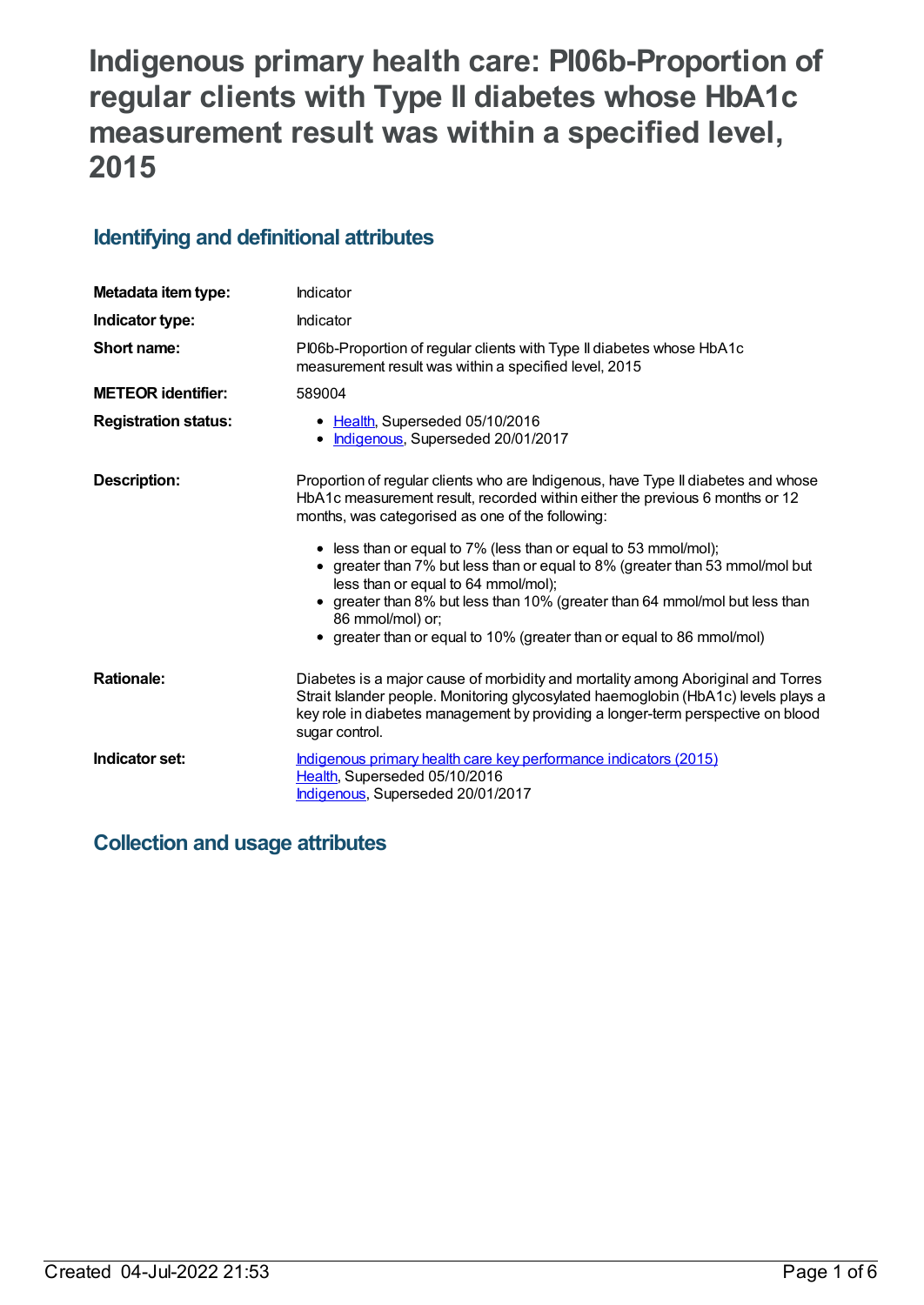| <b>Computation description:</b> | Proportion of regular clients who are Indigenous, have Type II diabetes and whose<br>HbA1c measurement result, recorded within the previous 6 months or 12 months,<br>was categorised as one of the following:                                                                                                                                                     |
|---------------------------------|--------------------------------------------------------------------------------------------------------------------------------------------------------------------------------------------------------------------------------------------------------------------------------------------------------------------------------------------------------------------|
|                                 | • less than or equal to 7% (less than or equal to 53 mmol/mol);<br>• greater than 7% but less than or equal to 8% (greater than 53 mmol/mol but<br>less than or equal to 64 mmol/mol);<br>• greater than 8% but less than 10% (greater than 64 mmol/mol but less than<br>86 mmol/mol) or;<br>• greater than or equal to 10% (greater than or equal to 86 mmol/mol) |
|                                 | 'Regular client' refers to a client of an OATSIH-funded primary health care service<br>(that is required to report against the Indigenous primary health care key<br>performance indicators) who has an active medical record; that is, a client who has<br>attended the OATSIH-funded primary health care service at least 3 times in the last<br>2 years.        |
|                                 | HbA1c: glycosylated haemoglobin.                                                                                                                                                                                                                                                                                                                                   |
|                                 | Exclude Type I diabetes, secondary diabetes, gestational diabetes mellitus (GDM),<br>previous GDM, impaired fasting glucose (IFG), impaired glucose tolerance (IGT).                                                                                                                                                                                               |
|                                 | Presented as a percentage.                                                                                                                                                                                                                                                                                                                                         |
|                                 | Calculated separately for each HbA1c range, for each time period.                                                                                                                                                                                                                                                                                                  |
|                                 | Include only the most recent HbA1c measurement from each time period.                                                                                                                                                                                                                                                                                              |
|                                 | If the client has had their HbA1C measured more than once in the relevant period,<br>only the most recently recorded result is included in this calculation.                                                                                                                                                                                                       |
| <b>Computation:</b>             | (Numerator $\div$ Denominator) x 100                                                                                                                                                                                                                                                                                                                               |
| <b>Numerator:</b>               | Calculation A: Number of regular clients who are Indigenous, have Type II diabetes<br>and whose HbA1c measurement result, recorded in the previous 6 months, was<br>less than or equal to 7% (less than or equal to 53 mmol/mol).                                                                                                                                  |
|                                 | Calculation B: Number of regular clients who are Indigenous, have Type II diabetes<br>and whose HbA1c measurement result, recorded in the previous 6 months, was<br>greater than 7% but less than or equal to 8% (greater than 53 mmol/mol but less<br>than or equal to 64 mmol/mol).                                                                              |
|                                 | Calculation C: Number of regular clients who are Indigenous, have Type II diabetes<br>and whose HbA1c measurement result, recorded in the previous 6 months, was<br>greater than 8% but less than 10% (greater than 64 mmol/mol but less than 86<br>mmol/mol).                                                                                                     |
|                                 | Calculation D: Number of regular clients who are Indigenous, have Type II diabetes<br>and whose HbA1c measurement result, recorded in the previous 6 months, was<br>greater than or equal to 10% (greater than or equal to 86 mmol/mol).                                                                                                                           |
|                                 | Calculation E: Number of regular clients who are Indigenous, have Type II diabetes<br>and whose HbA1c measurement result, recorded in the previous 12 months, was<br>less than or equal to 7% (less than or equal to 53 mmol/mol).                                                                                                                                 |
|                                 | Calculation F: Number of regular clients who are Indigenous, have Type II diabetes<br>and whose HbA1c measurement result, recorded in the previous 12 months, was<br>greater than 7% but less than or equal to 8% (greater than 53 mmol/mol but less<br>than or equal to 64 mmol/mol).                                                                             |
|                                 | Calculation G: Number of regular clients who are Indigenous, have Type II diabetes<br>and whose HbA1c measurement result, recorded in the previous 12 months, was<br>greater than 8% but less than 10% (greater than 64 mmol/mol but less than 86<br>mmol/mol).                                                                                                    |
|                                 | Calculation H: Number of regular clients who are Indigenous, have Type II diabetes<br>and whose HbA1c measurement result, recorded in the previous 12 months, was<br>greater than or equal to 10% (greater than or equal to 86 mmol/mol).                                                                                                                          |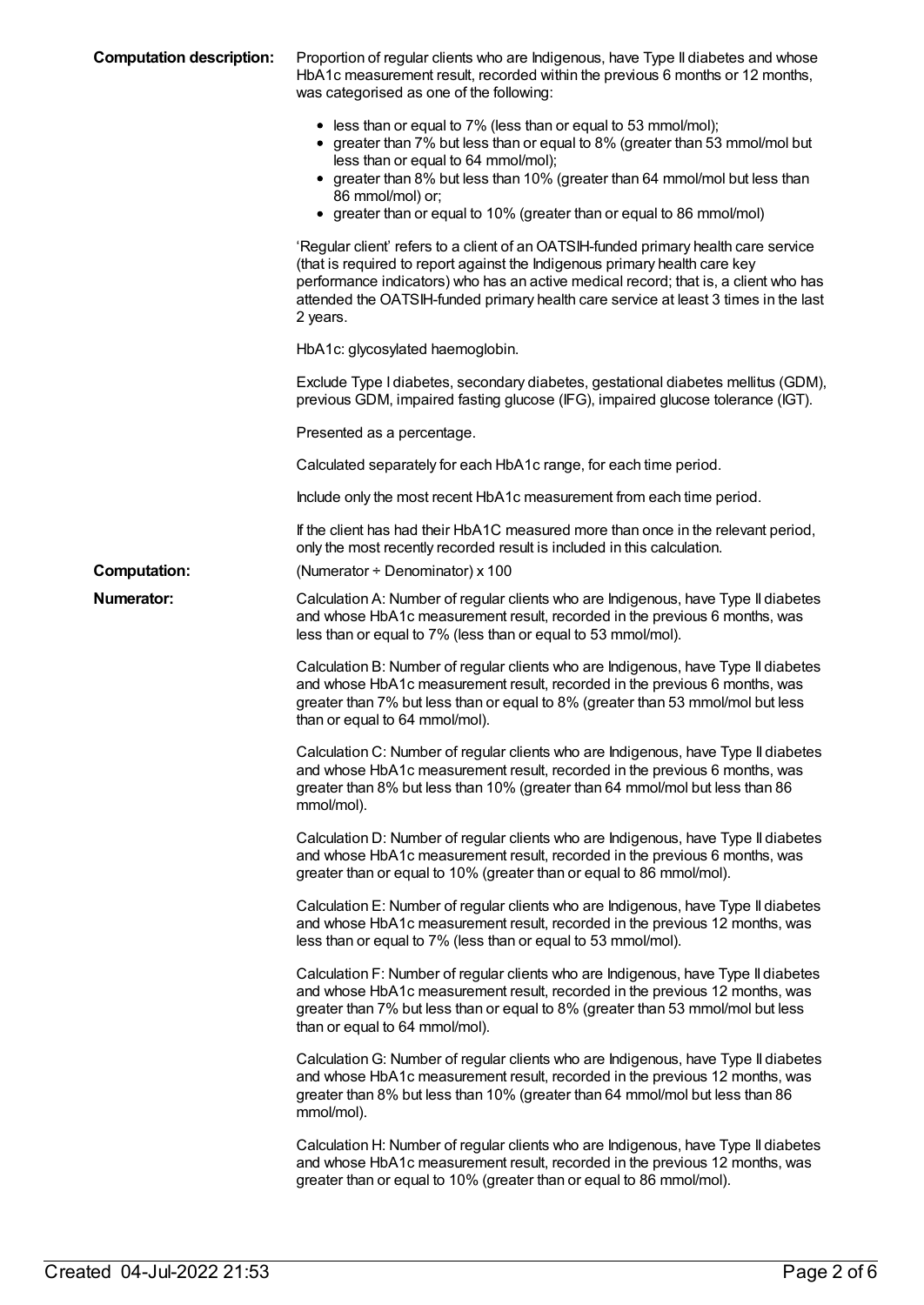[Person—diabetes](https://meteor.aihw.gov.au/content/270194) mellitus status, code NN

**Data Source**

[Indigenous](https://meteor.aihw.gov.au/content/430643) primary health care data collection

**NMDS / DSS**

[Indigenous](https://meteor.aihw.gov.au/content/585036) primary health care DSS 2015-17

**Guide for use**

Type II diabetes only.

#### **Data Element / Data Set**

[Person—Indigenous](https://meteor.aihw.gov.au/content/291036) status, code N

**Data Source**

[Indigenous](https://meteor.aihw.gov.au/content/430643) primary health care data collection

**NMDS / DSS**

[Indigenous](https://meteor.aihw.gov.au/content/585036) primary health care DSS 2015-17

#### **Data Element / Data Set**

[Person—regular](https://meteor.aihw.gov.au/content/436639) client indicator, yes/no code N

**Data Source**

[Indigenous](https://meteor.aihw.gov.au/content/430643) primary health care data collection

**NMDS / DSS**

[Indigenous](https://meteor.aihw.gov.au/content/585036) primary health care DSS 2015-17

### **Data Element / Data Set**

[Person—glycosylated](https://meteor.aihw.gov.au/content/589601) haemoglobin level, code N

**Data Source**

[Indigenous](https://meteor.aihw.gov.au/content/430643) primary health care data collection

**NMDS / DSS**

[Indigenous](https://meteor.aihw.gov.au/content/585036) primary health care DSS 2015-17

#### **Guide for use**

Response to this is conditional on responding 'yes' to having had an HbA1c measurement result recorded in the previous 6 months or 12 months.

**Denominator:** Calculation A, B, C, D: Total number of regular clients who are Indigenous, have Type II diabetes and have had an HbA1c measurement result recorded within the previous 6 months.

> Calculation E, F, G, H: Total number of regular clients who are Indigenous, have Type II diabetes and have had an HbA1c measurement result recorded within the previous 12 months.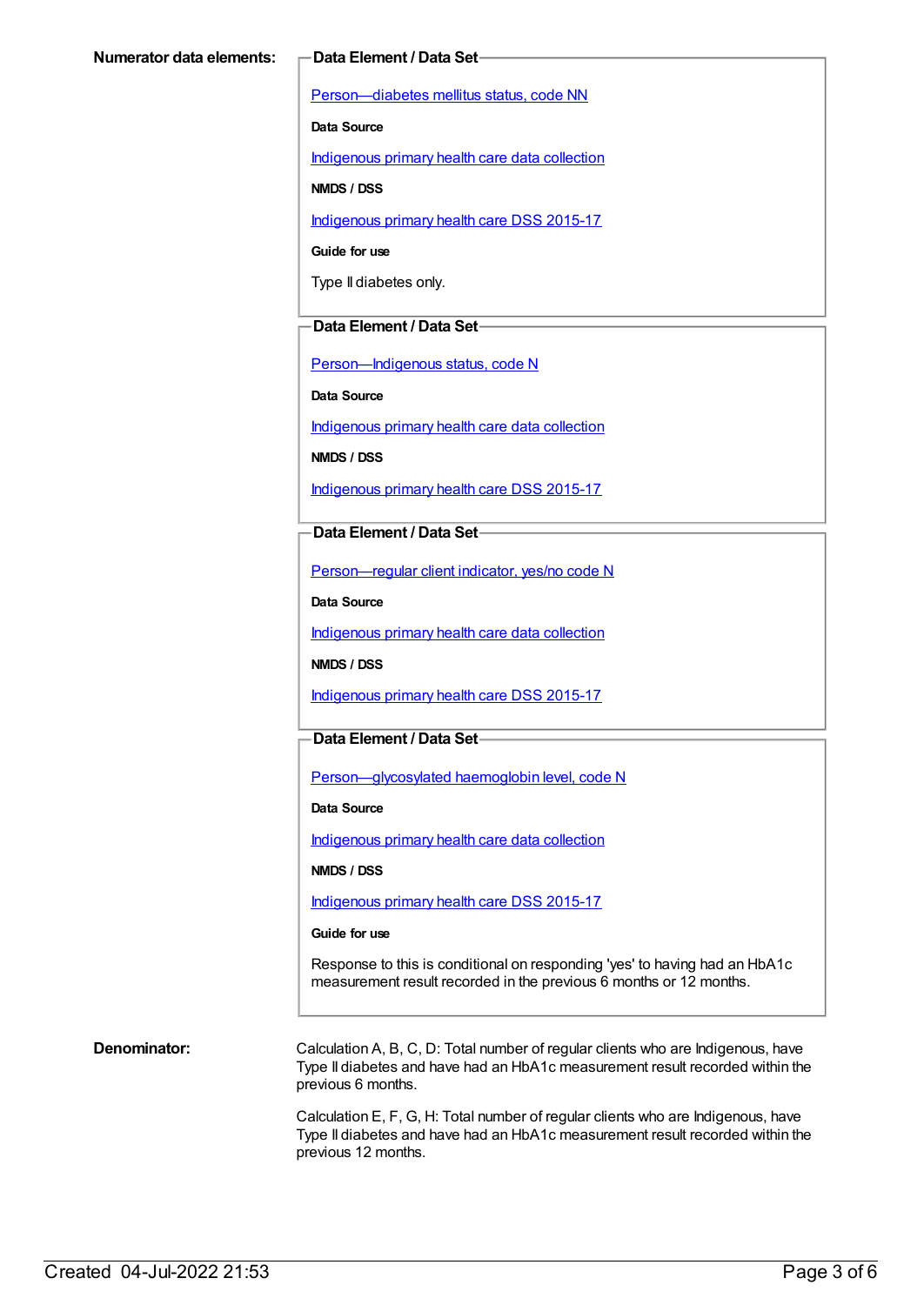#### **Denominator data elements:**

#### **Data Element / Data Set**

[Person—diabetes](https://meteor.aihw.gov.au/content/270194) mellitus status, code NN

**Data Source**

[Indigenous](https://meteor.aihw.gov.au/content/430643) primary health care data collection

**NMDS / DSS**

[Indigenous](https://meteor.aihw.gov.au/content/585036) primary health care DSS 2015-17

**Guide for use**

Type II diabetes only.

#### **Data Element / Data Set**

[Person—Indigenous](https://meteor.aihw.gov.au/content/291036) status, code N

**Data Source**

[Indigenous](https://meteor.aihw.gov.au/content/430643) primary health care data collection

**NMDS / DSS**

[Indigenous](https://meteor.aihw.gov.au/content/585036) primary health care DSS 2015-17

#### **Data Element / Data Set**

[Person—regular](https://meteor.aihw.gov.au/content/436639) client indicator, yes/no code N

**Data Source**

[Indigenous](https://meteor.aihw.gov.au/content/430643) primary health care data collection

**NMDS / DSS**

[Indigenous](https://meteor.aihw.gov.au/content/585036) primary health care DSS 2015-17

### **Data Element / Data Set**

Person-glycosylated haemoglobin measurement result recorded indicator, yes/no code N

#### **Data Source**

[Indigenous](https://meteor.aihw.gov.au/content/430643) primary health care data collection

#### **NMDS / DSS**

[Indigenous](https://meteor.aihw.gov.au/content/585036) primary health care DSS 2015-17

### **Disaggregation:** 1. Sex:

a) Male b) Female

2. Age: a) 0-4 years b) 5-14 years c) 15-24 years d) 25-34 years e) 35-44 years f) 45-54 years g) 55-64 years h) 65 years and over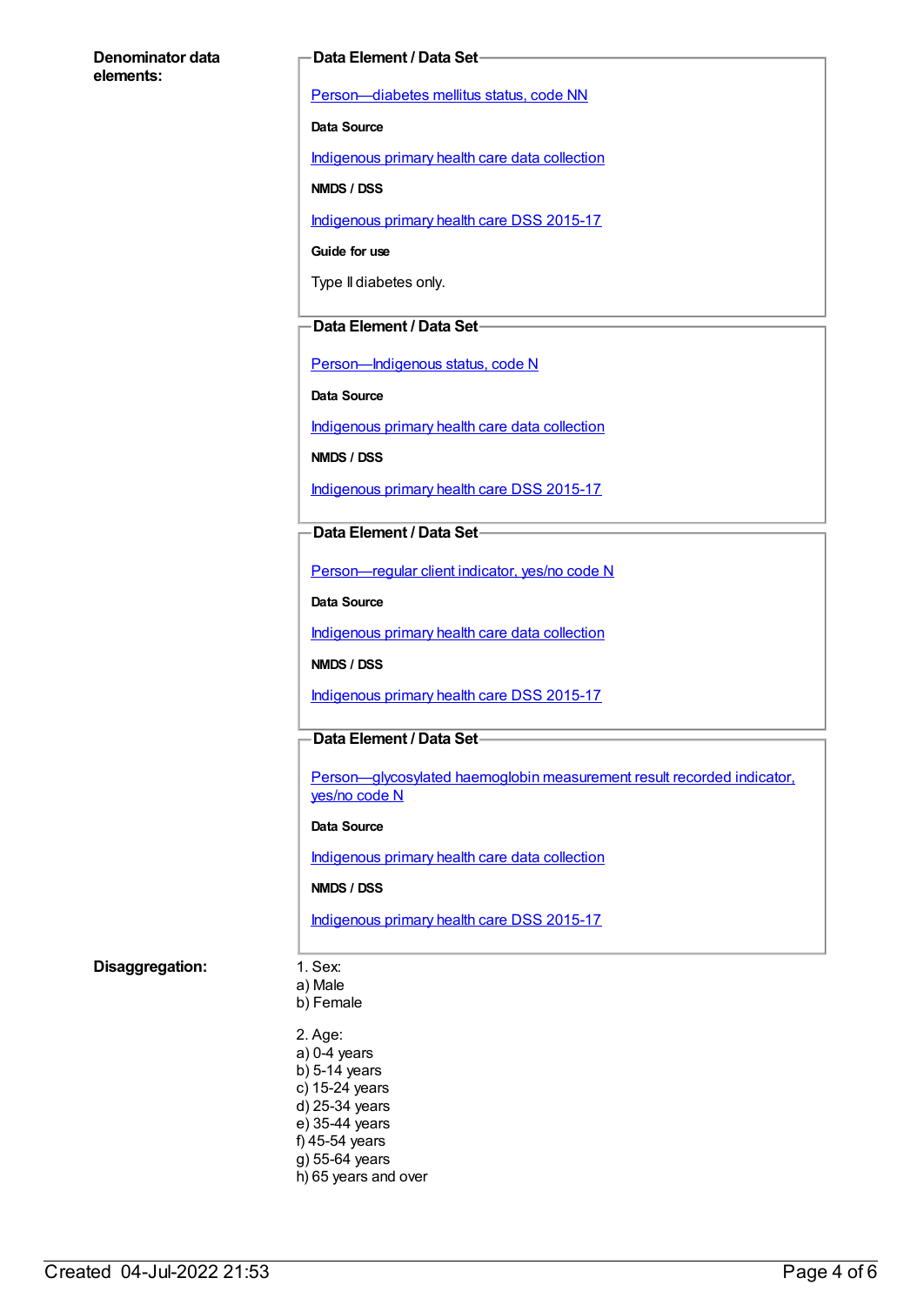| <b>Disaggregation data</b> |  |
|----------------------------|--|
| elements:                  |  |

#### **Data Element / Data Set**

Person-sex, code N

**Data Source**

[Indigenous](https://meteor.aihw.gov.au/content/430643) primary health care data collection

**NMDS / DSS**

[Indigenous](https://meteor.aihw.gov.au/content/585036) primary health care DSS 2015-17

## **Data Element / Data Set**

[Person—age,](https://meteor.aihw.gov.au/content/303794) total years N[NN]

**Data Source**

[Indigenous](https://meteor.aihw.gov.au/content/430643) primary health care data collection

**NMDS / DSS**

[Indigenous](https://meteor.aihw.gov.au/content/585036) primary health care DSS 2015-17

# **Representational attributes**

| <b>Representation class:</b> | Percentage |
|------------------------------|------------|
| Data type:                   | Real       |
| Unit of measure:             | Person     |

# **Indicator conceptual framework**

| <b>Framework and</b> | Effective/Appropriate/Efficient |
|----------------------|---------------------------------|
| dimensions:          |                                 |

# **Data source attributes**

**Data sources: Data Source** [Indigenous](https://meteor.aihw.gov.au/content/430643) primary health care data collection **Frequency** 6 monthly **Data custodian** Australian Institute of Health and Welfare.

# **Source and reference attributes**

**Submitting organisation:** Australian Institute of Health and Welfare

Department of Health

# **Relational attributes**